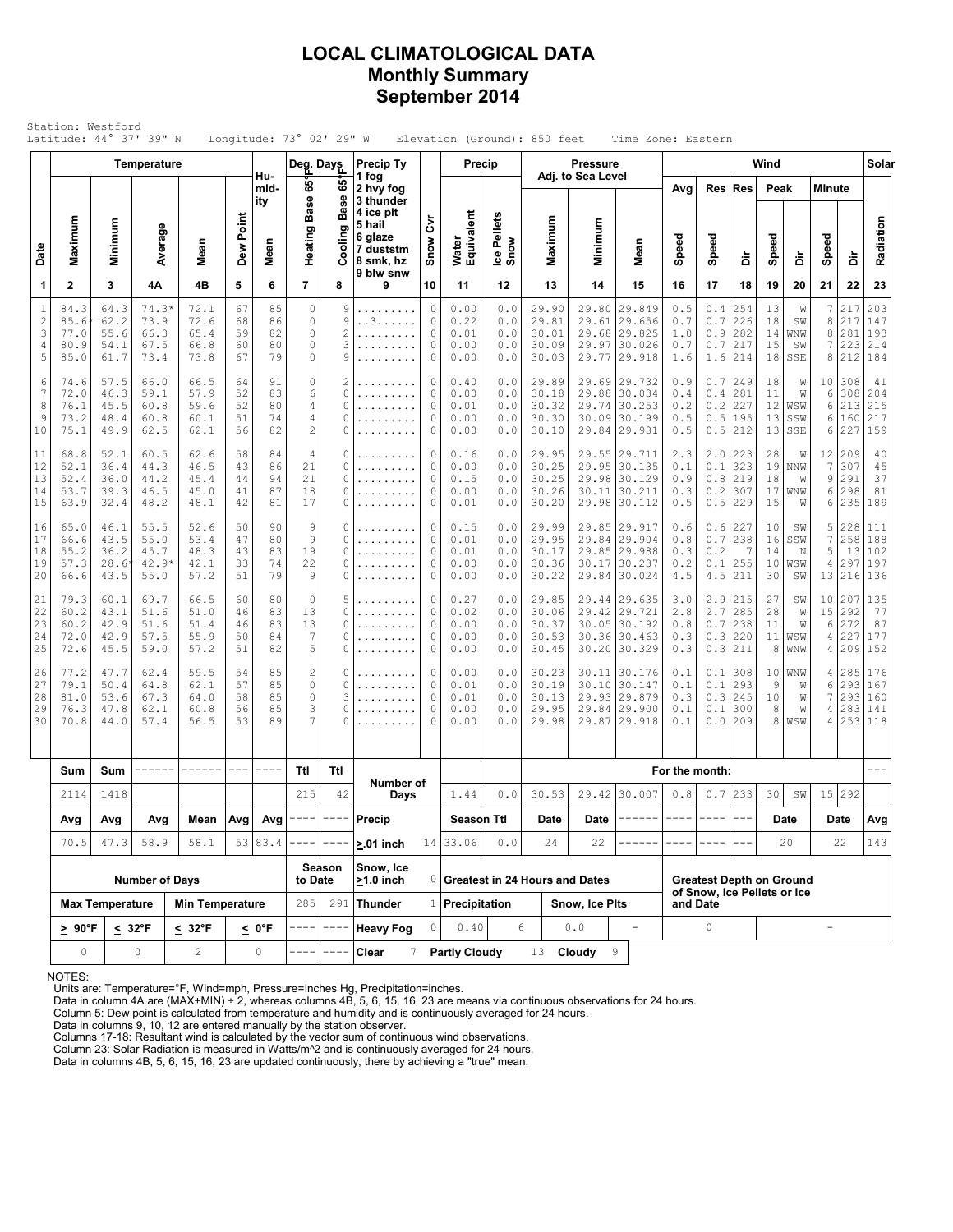## **OBSERVATIONS AT 3-HOUR INTERVALS September 2014: Westford**

| Sunshine                                                                                                         |                                                                                 |                                                              |                                              |                                              |                                                      |                                                                 | Wind                                                                                                |                                                        |                                                        |                                                                                          |                                                              |                                              |                                              |                                                  |                                                                       | Wind                                                                                             |                                                       |                                             |                                                                                           |                                                              |                                              |                                              |                                                                    |                                                | Wind                                                                                           |                                                                                                               |
|------------------------------------------------------------------------------------------------------------------|---------------------------------------------------------------------------------|--------------------------------------------------------------|----------------------------------------------|----------------------------------------------|------------------------------------------------------|-----------------------------------------------------------------|-----------------------------------------------------------------------------------------------------|--------------------------------------------------------|--------------------------------------------------------|------------------------------------------------------------------------------------------|--------------------------------------------------------------|----------------------------------------------|----------------------------------------------|--------------------------------------------------|-----------------------------------------------------------------------|--------------------------------------------------------------------------------------------------|-------------------------------------------------------|---------------------------------------------|-------------------------------------------------------------------------------------------|--------------------------------------------------------------|----------------------------------------------|----------------------------------------------|--------------------------------------------------------------------|------------------------------------------------|------------------------------------------------------------------------------------------------|---------------------------------------------------------------------------------------------------------------|
|                                                                                                                  | Pressure                                                                        | Rainfall<br>rate                                             | Temperature                                  | Dew Point                                    | Humidity                                             | Direction                                                       | Speed                                                                                               | Gust                                                   | Sunshine                                               | Pressure                                                                                 | Rainfall<br>rate                                             | Temperature                                  | Dew Point                                    | Humidity                                         | Direction                                                             | Speed                                                                                            | Gust                                                  | Sunshine                                    | Pressure                                                                                  | Rainfall<br>rate                                             | Temperature                                  | Dew Point                                    | Humidity                                                           | Direction                                      | Speed                                                                                          | Gust                                                                                                          |
| SEP 01                                                                                                           |                                                                                 |                                                              |                                              |                                              |                                                      |                                                                 |                                                                                                     |                                                        | SEP<br>02                                              |                                                                                          |                                                              |                                              |                                              |                                                  |                                                                       |                                                                                                  |                                                       | SEP 03                                      |                                                                                           |                                                              |                                              |                                              |                                                                    |                                                |                                                                                                |                                                                                                               |
| 0<br>0<br>21<br>265<br>269<br>499<br>19<br>0                                                                     | 29.84<br>29.85<br>29.88<br>29.87<br>29.87<br>29.83<br>29.80<br>29.82            | 0.00<br>0.00<br>0.00<br>0.00<br>0.00<br>0.00<br>0.00<br>0.00 | 68<br>67<br>67<br>72<br>79<br>83<br>75<br>65 | 67<br>67<br>66<br>69<br>66<br>67<br>69<br>64 | 98<br>98<br>98<br>90<br>65<br>58<br>81<br>97         | 21<br>23<br>21<br>21<br>29<br>28<br>21<br>21                    | 0<br>$\circ$<br>$\circ$<br>$\circ$<br>4<br>$\circ$<br>0<br>$\mathbf 0$                              | 0<br>0<br>4<br>$\overline{4}$<br>9<br>4<br>0<br>0      | 0<br>$\circ$<br>18<br>107<br>322<br>127<br>0<br>0      | 29.79<br>24.03<br>29.74<br>29.75<br>29.72<br>29.67<br>29.62<br>29.70                     | 0.00<br>0.00<br>0.00<br>0.00<br>0.00<br>0.00<br>0.00<br>0.09 | 66<br>68<br>70<br>74<br>82<br>83<br>75<br>64 | 64<br>65<br>68<br>70<br>71<br>72<br>70<br>62 | 94<br>93<br>94<br>88<br>69<br>71<br>86<br>95     | 21<br>21<br>19<br>20<br>21<br>22<br>21<br>29                          | 0<br>0<br>$\overline{\mathbf{c}}$<br>$\overline{\mathbf{c}}$<br>$\sqrt{4}$<br>$\circ$<br>0<br>0  | 0<br>3<br>7<br>9<br>13<br>$\overline{7}$<br>1<br>0    | 0<br>0<br>9<br>213<br>805<br>503<br>16<br>0 | 29.70<br>29.74<br>29.81<br>29.87<br>29.87<br>29.89<br>29.95<br>29.99                      | 0.00<br>0.00<br>0.00<br>0.00<br>0.00<br>0.00<br>0.00<br>0.00 | 62<br>61<br>62<br>67<br>72<br>77<br>67<br>56 | 61<br>60<br>60<br>62<br>64<br>57<br>58<br>54 | 97<br>96<br>96<br>85<br>76<br>50<br>72<br>93                       | 32 ا<br>25<br>23<br>26<br>30<br>30<br>30<br>30 | 0<br>0<br>$\mathbb O$<br>$\overline{\mathbf{c}}$<br>$\circ$<br>$\overline{c}$<br>0<br>$\Omega$ | 0<br>$\begin{array}{c} 4 \\ 1 \\ 8 \\ 7 \end{array}$<br>10<br>$\circ$<br>0                                    |
| SEP 04                                                                                                           |                                                                                 |                                                              |                                              |                                              |                                                      |                                                                 |                                                                                                     |                                                        | SEP 05                                                 |                                                                                          |                                                              |                                              |                                              |                                                  |                                                                       |                                                                                                  |                                                       | SEP 06                                      |                                                                                           |                                                              |                                              |                                              |                                                                    |                                                |                                                                                                |                                                                                                               |
| 0<br>$\mathbb O$<br>26<br>10<br>512<br>707<br>16<br>176<br>16<br>0                                               | 30.02<br>30.05<br>30.06<br>30.07<br>30.02<br>29.99<br>29.99<br>30.00            | 0.00<br>0.00<br>0.00<br>0.00<br>0.00<br>0.00<br>0.00<br>0.00 | 57<br>55<br>58<br>70<br>78<br>79<br>72<br>64 | 55<br>54<br>54<br>61<br>66<br>64<br>66<br>62 | 94<br>94<br>89<br>72<br>66<br>60<br>79<br>96         | 22<br>21<br>21<br>22<br>21<br>22<br>23<br>23                    | 0<br>$\circ$<br>$\mathbb O$<br>6<br>$\circ$<br>0<br>$\circ$<br>$\circ$                              | 3<br>$\frac{2}{3}$<br>13<br>8<br>13<br>0<br>0          | 0<br>$\circ$<br>23<br>490<br>684<br>253<br>12<br>0     | 30.02<br>30.00<br>30.00<br>29.99<br>29.91<br>29.87<br>29.83<br>29.81                     | 0.00<br>0.00<br>0.00<br>0.00<br>0.00<br>0.00<br>0.00<br>0.00 | 64<br>66<br>65<br>76<br>81<br>80<br>77<br>77 | 62<br>62<br>62<br>67<br>70<br>71<br>70<br>70 | 96<br>86<br>88<br>75<br>68<br>72<br>77<br>80     | 1 <sup>22</sup><br>20<br>22<br>21<br>22<br>21<br>19<br>22             | 0<br>$\,1$<br>0<br>3<br>$\ensuremath{\mathsf{3}}$<br>$\overline{\mathbf{c}}$<br>$\,1$<br>$\circ$ | 3<br>9<br>6<br>13<br>14<br>13<br>10<br>14             | 0<br>0<br>11<br>90<br>63<br>54<br>9<br>0    | 29.75<br>29.75<br>29.76<br>29.73<br>29.72<br>29.77<br>29.79<br>29.87                      | 0.00<br>0.00<br>0.00<br>0.00<br>0.11<br>0.00<br>0.00<br>0.00 | 74<br>72<br>71<br>72<br>64<br>60<br>60<br>60 | 68<br>67<br>68<br>68<br>62<br>59<br>59<br>59 | 81<br>86<br>90<br>89<br>96<br>96<br>95<br>96                       | 19<br>22<br>21<br>22<br>30<br>30<br>28<br>31   | 1<br>$\circ$<br>$\mathbb O$<br>$\mathbf 1$<br>$\boldsymbol{7}$<br>0<br>0<br>0                  | $\begin{array}{c} 12 \\ 8 \\ 6 \end{array}$<br>12<br>17<br>$\begin{array}{c} 2 \\ 0 \end{array}$<br>$\circ$   |
| SEP 07                                                                                                           |                                                                                 |                                                              |                                              |                                              |                                                      |                                                                 |                                                                                                     |                                                        |                                                        | SEP<br>08                                                                                |                                                              |                                              |                                              |                                                  |                                                                       |                                                                                                  |                                                       |                                             | SEP 09                                                                                    |                                                              |                                              |                                              |                                                                    |                                                |                                                                                                |                                                                                                               |
| 01<br>0<br>04<br>0<br>07<br>14<br>10<br>513<br>13<br>726<br>16<br>499<br>19<br>11<br>22<br>0                     | 29.90<br>29.92<br>29.99<br>30.04<br>30.06<br>30.07<br>30.09<br>30.16            | 0.00<br>0.00<br>0.00<br>0.00<br>0.00<br>0.00<br>0.00<br>0.00 | 57<br>49<br>47<br>62<br>68<br>71<br>61<br>52 | 55<br>48<br>46<br>54<br>55<br>53<br>54<br>50 | 93<br>97<br>98<br>75<br>65<br>54<br>78<br>95         | 02<br>02<br>02<br>21<br>29<br>30<br>06<br>06                    | 0<br>$\circ$<br>$\circ$<br>$\overline{\mathbf{c}}$<br>3<br>$\overline{c}$<br>$\circ$<br>$\mathbf 0$ | 0<br>0<br>$\circ$<br>6<br>9<br>8<br>0<br>0             | $\circ$<br>14<br>487<br>689<br>462<br>19<br>0          | 0, 30.19<br>30.23<br>30.28<br>30.31<br>30.28<br>30.24<br>30.25<br>30.25                  | 0.00<br>0.00<br>0.00<br>0.00<br>0.00<br>0.00<br>0.00<br>0.00 | 49<br>47<br>46<br>66<br>73<br>76<br>66<br>54 | 48<br>47<br>45<br>57<br>58<br>57<br>59<br>52 | 97,06<br>98<br>98<br>74<br>59<br>53<br>78<br>93  | 06<br>06<br>18<br>22<br>27<br>20<br>20                                | 0<br>0<br>0<br>0<br>0<br>$\,1$<br>0<br>0                                                         | 0<br>0<br>0<br>3<br>6<br>9<br>0<br>0                  | 0<br>0<br>14<br>504<br>705<br>466<br>5<br>0 | 130.25<br>30.26<br>30.29<br>30.26<br>30.20<br>30.14<br>30.12<br>30.11                     | 0.00<br>0.00<br>0.00<br>0.00<br>0.00<br>0.00<br>0.00<br>0.00 | 52<br>50<br>54<br>64<br>70<br>71<br>62<br>57 | 51<br>49<br>48<br>52<br>50<br>53<br>53<br>51 | 94, 20<br>95<br>82<br>64<br>50<br>53<br>73<br>80                   | 20<br>15<br>22<br>23<br>19<br>20<br>19         | 0<br>$\mathbb O$<br>$\mathbb O$<br>$\mathbf 1$<br>3<br>$\circ$<br>0<br>$\Omega$                | 0<br>$\circ$<br>$\begin{array}{c}\n4 \\ 9 \\ 7 \\ 8\n\end{array}$<br>0<br>6                                   |
|                                                                                                                  |                                                                                 |                                                              | SEP 10                                       |                                              |                                                      |                                                                 |                                                                                                     |                                                        |                                                        |                                                                                          |                                                              | SEP 11                                       |                                              |                                                  |                                                                       |                                                                                                  |                                                       |                                             |                                                                                           |                                                              | SEP 12                                       |                                              |                                                                    |                                                |                                                                                                |                                                                                                               |
| 01<br>0<br>04<br>0<br>07<br>23<br>10<br>394<br>13<br>759<br>16<br>271<br>19<br>0<br>22<br>0                      | 30.08<br>30.06<br>30.06<br>30.06<br>30.01<br>29.96<br>29.91<br>29.88            | 0.00<br>0.00<br>0.00<br>0.00<br>0.00<br>0.00<br>0.00<br>0.00 | 52<br>52<br>51<br>64<br>72<br>73<br>65<br>64 | 49<br>51<br>50<br>56<br>62<br>62<br>60<br>59 | 90<br>96<br>96<br>77<br>71<br>68<br>86<br>84         | 20<br>20<br>20<br>21<br>19<br>14<br>19<br>15                    | 0<br>$\circ$<br>$\circ$<br>1<br>$1\,$<br>$\circ$<br>0<br>0                                          | 0<br>$\mathbf{1}$<br>$\circ$<br>11<br>6<br>8<br>0<br>2 | $\circ$<br>$\circ$<br>21<br>72<br>167<br>$\circ$<br>0  | 0, 29.80<br>29.73<br>29.64<br>29.61<br>29.56<br>29.64<br>29.78<br>29.91                  | 0.00<br>0.00<br>0.14<br>0.00<br>0.00<br>0.00<br>0.00<br>0.00 | 64<br>64<br>62<br>65<br>66<br>69<br>61<br>54 | 57<br>57<br>59<br>61<br>64<br>63<br>56<br>48 | 79<br>76<br>91<br>89<br>94<br>84<br>83<br>81     | 14 ر<br>22<br>21<br>19<br>21<br>26<br>23<br>30                        | 2<br>$\sqrt{4}$<br>$\overline{c}$<br>$\,1$<br>3<br>$\,1$<br>0<br>1                               | 9<br>20<br>15<br>27<br>16<br>20<br>$\mathbf{1}$<br>13 | 0<br>0<br>14<br>105<br>155<br>74<br>0<br>0  | 29.97<br>30.02<br>30.09<br>30.13<br>30.16<br>30.19<br>30.22<br>30.24                      | 0.00<br>0.00<br>0.00<br>0.00<br>0.00<br>0.00<br>0.00<br>0.00 | 51<br>48<br>45<br>48<br>49<br>49<br>47<br>38 | 46<br>43<br>43<br>43<br>43<br>44<br>44<br>37 | 84,33<br>82<br>91<br>82<br>80<br>83<br>88<br>95 02                 | 29<br>05<br>35<br>03<br>31<br>02               | 0<br>0<br>$\mathbb O$<br>0<br>0<br>0<br>$\Omega$<br>$\Omega$                                   | $\begin{array}{c} 2 \\ 3 \\ 0 \end{array}$<br>$\begin{array}{c} 1 \\ 3 \\ 1 \end{array}$<br>$\circ$<br>0      |
|                                                                                                                  |                                                                                 |                                                              | SEP 13                                       |                                              |                                                      |                                                                 |                                                                                                     |                                                        |                                                        |                                                                                          |                                                              | SEP 14                                       |                                              |                                                  |                                                                       |                                                                                                  |                                                       |                                             |                                                                                           |                                                              | SEP 15                                       |                                              |                                                                    |                                                |                                                                                                |                                                                                                               |
| 01<br>0<br>$\mathbb O$<br>04<br>07<br>25<br>10<br>156<br>13<br>105<br>16<br>60<br>19<br>$\circ$<br>22<br>$\circ$ | 30.24<br>30.22<br>30.21<br>30.18<br>30.13<br>30.01<br>30.01<br>30.09            | 0.00<br>0.00<br>0.00<br>0.00<br>0.00<br>0.00<br>0.00<br>0.00 | 36<br>38<br>38<br>47<br>51<br>50<br>51<br>49 | 36<br>37<br>37<br>45<br>47<br>48<br>50<br>47 | 97<br>98<br>98<br>94<br>88<br>94<br>97 18<br>93   26 | $\begin{array}{c} 02 \\ 13 \end{array}$<br>13<br>22<br>17<br>18 | 0<br>$\circ$<br>$\mathbb O$<br>0<br>$\mathbf 1$<br>$\mathbf 1$<br>$\sqrt{2}$<br>$\mathbf{2}$        | 0<br>$\mathbb O$<br>0<br>2<br>10<br>7<br>9<br>$\,8\,$  | $\mathbb O$<br>$\overline{7}$<br>98<br>158<br>529<br>7 | 0, 30.14<br>30.20<br>30.23<br>30.25<br>30.24<br>30.21<br>30.21<br>0 30.20                | 0.00<br>0.00<br>0.00<br>0.00<br>0.00<br>0.00<br>0.00<br>0.00 | 46<br>43<br>43<br>45<br>47<br>54<br>46<br>41 | 43<br>39<br>40<br>41<br>43<br>44<br>42<br>40 | 90<br>87<br>89<br>86<br>83<br>70<br>87<br>96 04  | $\begin{array}{c} 30 \\ 29 \end{array}$<br>30<br>31<br>30<br>32<br>00 | $\frac{1}{1}$<br>$\mathbb O$<br>1<br>0<br>0<br>0<br>0                                            | 5<br>14<br>3<br>4<br>0<br>0<br>0<br>0                 | 0<br>$\circ$<br>712                         | 30.18<br>30.16<br>12 30.19<br>506 30.17<br>30.12<br>441 30.05<br>0 30.03<br>0 30.01       | 0.00<br>0.00<br>0.00<br>0.00<br>0.00<br>0.00<br>0.00<br>0.00 | 36<br>33<br>33<br>52<br>60<br>64<br>53<br>52 | 35<br>33<br>33<br>46<br>44<br>45<br>47<br>46 | 95,04<br>97<br>98<br>80 <br>55 21<br>50 22<br>81 17<br>80 21       | 04<br>04<br>23                                 | 0<br>$\mathbb O$<br>0<br>3<br>0<br>$\overline{\mathbf{c}}$<br>0<br>0                           | 0<br>$\circ$<br>0<br>9<br>$13$<br>$\boldsymbol{7}$<br>$\mathbb O$<br>2                                        |
|                                                                                                                  |                                                                                 |                                                              | SEP 16                                       |                                              |                                                      |                                                                 |                                                                                                     |                                                        |                                                        |                                                                                          |                                                              | SEP 17                                       |                                              |                                                  |                                                                       |                                                                                                  |                                                       |                                             |                                                                                           |                                                              | SEP 18                                       |                                              |                                                                    |                                                |                                                                                                |                                                                                                               |
| 01<br>04<br>0<br>07<br>9<br>10<br>93<br>13<br>16<br>19<br>$\circ$<br>22<br>0                                     | 0, 29.98<br>29.95<br>29.94<br>29.93<br>408 29.91<br>185 29.86<br>29.88<br>29.90 | 0.00<br>0.00<br>0.04<br>0.00<br>0.00<br>0.00<br>0.00<br>0.00 | 50<br>49<br>48<br>52<br>57<br>61<br>54<br>47 | 47<br>48<br>47<br>51<br>55<br>53<br>51<br>46 | 90, 21<br>95<br>96<br>95<br>93<br>74<br>91<br>97     | 21<br>20<br>21<br>22<br>19<br>29<br>18                          | 0<br>0<br>$1\,$<br>4<br>3<br>0<br>0<br>$\mathbf 0$                                                  | 0<br>0<br>6<br>9<br>7<br>6<br>0<br>$\overline{c}$      | $\circ$<br>0                                           | 0, 29.92<br>29.93<br>12 29.94<br>473 29.95<br>664 29.92<br>134 29.87<br>0 29.86<br>29.88 | 0.00<br>0.00<br>0.00<br>0.00<br>0.00<br>0.00<br>0.00<br>0.00 | 49<br>45<br>44<br>57<br>62<br>65<br>55<br>50 | 46<br>44<br>43<br>48<br>47<br>48<br>50<br>47 | 92, 23<br>96<br>97<br>73<br>58<br>54<br>85<br>91 | 20<br>21<br> 23<br>28<br>23<br>20<br>20                               | 0<br>0<br>$\circ$<br>$\overline{\mathbf{c}}$<br>$\,1$<br>$\mathbb O$<br>0<br>1                   | 2<br>4<br>$\circ$<br>5<br>5<br>0<br>5                 | 0<br>0                                      | 0, 29.85<br>29.85<br>29.91<br>83 29.99<br>10 589 30.01<br>137 30.02<br>0 30.06<br>0 30.14 | 0.00<br>0.00<br>0.00<br>0.00<br>0.00<br>0.00<br>0.00<br>0.00 | 51<br>52<br>50<br>45<br>52<br>51<br>45<br>41 | 48<br>48<br>48<br>43<br>44<br>42<br>40<br>35 | 87,21<br>84 21<br>95 05<br>94 28<br>75 <br>71 02<br>83 03<br>79 01 | 05                                             | 0<br>0<br>0<br>0<br>0<br>0<br>0<br>0                                                           | 0<br>$\mathbb O$<br>$1\,$<br>$1\,0$<br>$\begin{array}{c} 6 \\ 2 \end{array}$<br>$\mathbb O$<br>$\overline{7}$ |

# **MAXIMUM SHORT DURATION PRECIPITATION**

| <b>Time Period (minutes)</b> |      | 10   | 15   | 20          | 30   | 45   | 60   | 80   | 100  | 120  | 150  | 180  |
|------------------------------|------|------|------|-------------|------|------|------|------|------|------|------|------|
| Precipitation                | 0.07 | 0.08 | 0.10 | 0.11        | 0.13 | 0.16 | 0.19 | 0.22 | 0.25 | 0.27 | 0.30 | 0.37 |
| <b>Ended: Date</b>           | 21   | 21   | 21   | $\bigcap$ 1 | 21   | 06   | 21   | 21   | 21   | 21   | 06   | 06   |
| <b>Ended: Time</b>           | 2107 | 2109 | 2157 | 2158        | 2211 | 1519 | 2158 | 2222 | 2234 | 2258 | 1512 | 1512 |

The precipitation amounts may occur at any time during the month. The time indicated is the ending time of the interval. Date and time are not entered for trace amounts.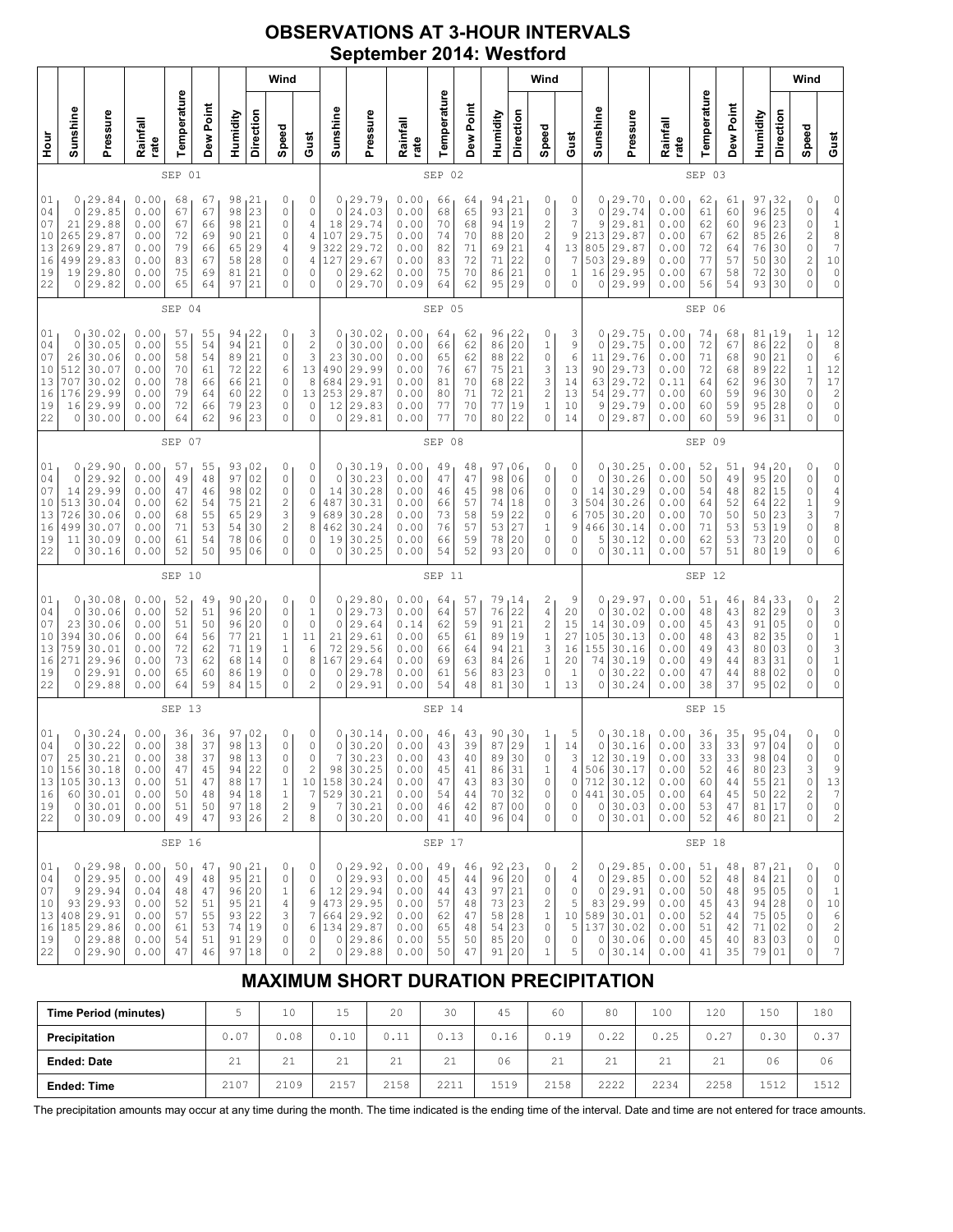### **OBSERVATIONS AT 3-HOUR INTERVALS September 2014: Westford**

|                                              | Wind                                        |                                                                           |                                                              |                                              |                                              |                                  |                                                                 |                                                                                              |                                                                                                   |                                                               |                                                                             |                                                              |                                              |                                              | Wind                                         |                                                           |                                                                                     |                                                                       |                                     |                                                                                         |                                                              |                                              |                                              | Wind                                                |                                                          |                                                                                          |                                                                                                   |
|----------------------------------------------|---------------------------------------------|---------------------------------------------------------------------------|--------------------------------------------------------------|----------------------------------------------|----------------------------------------------|----------------------------------|-----------------------------------------------------------------|----------------------------------------------------------------------------------------------|---------------------------------------------------------------------------------------------------|---------------------------------------------------------------|-----------------------------------------------------------------------------|--------------------------------------------------------------|----------------------------------------------|----------------------------------------------|----------------------------------------------|-----------------------------------------------------------|-------------------------------------------------------------------------------------|-----------------------------------------------------------------------|-------------------------------------|-----------------------------------------------------------------------------------------|--------------------------------------------------------------|----------------------------------------------|----------------------------------------------|-----------------------------------------------------|----------------------------------------------------------|------------------------------------------------------------------------------------------|---------------------------------------------------------------------------------------------------|
| Hour<br>P                                    | Sunshine                                    | Pressure                                                                  | Rainfall<br>rate                                             | Temperature                                  | Dew Point                                    | Humidity                         | Direction                                                       | Speed                                                                                        | Gust                                                                                              | Sunshine                                                      | Pressure                                                                    | Rainfall<br>rate                                             | Temperature                                  | Dew Point                                    | Humidity                                     | Direction                                                 | Speed                                                                               | Gust                                                                  | Sunshine                            | Pressure                                                                                | Rainfall<br>rate                                             | Temperature                                  | Dew Point                                    | Humidity                                            | Direction                                                | Speed                                                                                    | Gust                                                                                              |
|                                              | SEP 19                                      |                                                                           |                                                              |                                              |                                              |                                  |                                                                 |                                                                                              |                                                                                                   | SEP 20                                                        |                                                                             |                                                              |                                              |                                              |                                              | SEP 21                                                    |                                                                                     |                                                                       |                                     |                                                                                         |                                                              |                                              |                                              |                                                     |                                                          |                                                                                          |                                                                                                   |
| 01<br>04<br>07<br>10<br>13<br>16<br>19<br>22 | $\circ$<br>12<br>476<br>666<br>418<br>0     | 0, 30.19<br>30.25<br>30.31<br>30.35<br>30.35<br>30.30<br>30.27<br>0 30.21 | 0.00<br>0.00<br>0.00<br>0.00<br>0.00<br>0.00<br>0.00<br>0.00 | 34<br>30<br>29<br>47<br>53<br>57<br>43<br>41 | 31<br>28<br>28<br>33<br>30<br>37<br>38<br>36 | 95<br>96<br>42<br>47             | 92,04<br>04<br>04<br>58 02<br>26<br>25<br>84 22<br>83 22        | 0<br>$\mathbf 0$<br>$\mathbf 0$<br>$\circ$<br>$\circ$<br>$\mathbf{1}$<br>$\circ$<br>$\circ$  | 0<br>0<br>$\mathsf{O}\xspace$<br>$\mathbb O$<br>$\mathbf 1$<br>8<br>$\mathbf 0$<br>$\overline{4}$ | $\mathbf 0$<br>5<br>151<br>621<br>343<br>$\circ$<br>$\circ$   | 0, 30.19<br>30.15<br>30.12<br>30.08<br>30.00<br>29.93<br>29.92<br>29.86     | 0.00<br>0.00<br>0.00<br>0.00<br>0.00<br>0.00<br>0.00<br>0.00 | 45<br>49<br>51<br>55<br>63<br>65<br>63<br>63 | 38<br>41<br>45<br>49<br>55<br>57<br>57<br>57 | 76<br>80<br>82<br>75<br>75<br>83<br>80       | 75, 19<br>20<br>20<br>21<br>21<br>20<br>21<br>21          | 1<br>6<br>7<br>3<br>7<br>4<br>$1\,$<br>5                                            | 12<br>23<br>18<br>27<br>21<br>22<br>11<br>21                          | $\circ$<br>19                       | 0, 29.84<br>29.76<br>29.73<br>417 29.70<br>550 29.61<br>174 29.52<br>0 29.49<br>0 29.47 | 0.00<br>0.00<br>0.00<br>0.00<br>0.00<br>0.00<br>0.00<br>0.40 | 62<br>61<br>62<br>68<br>73<br>74<br>66<br>63 | 58<br>56<br>57<br>61<br>62<br>60<br>61<br>62 | 85, 21<br>82<br>85<br>80<br>68<br>63<br>84<br>95 21 | 21<br>20<br>20<br>22<br>20<br>22                         | 5<br>$\sqrt{4}$<br>3<br>$\overline{7}$<br>6<br>4<br>$\circ$<br>3                         | 24<br>17<br>$1\,8$<br>22<br>$\begin{array}{c} 22 \\ 14 \end{array}$<br>$\mathbb O$<br>9           |
|                                              | SEP 22                                      |                                                                           |                                                              |                                              |                                              |                                  | SEP 23                                                          |                                                                                              |                                                                                                   |                                                               |                                                                             |                                                              |                                              |                                              |                                              |                                                           | SEP 24                                                                              |                                                                       |                                     |                                                                                         |                                                              |                                              |                                              |                                                     |                                                          |                                                                                          |                                                                                                   |
| 01<br>04<br>07<br>10<br>13<br>16<br>19<br>22 | $\circ$<br>12<br>220<br>367<br>178<br>0     | 0, 29.44<br>29.44<br>29.58<br>29.68<br>29.75<br>29.83<br>29.93<br>0 30.00 | 0.00<br>0.00<br>0.00<br>0.00<br>0.00<br>0.00<br>0.00<br>0.00 | 60<br>58<br>50<br>50<br>52<br>49<br>47<br>46 | 59<br>57<br>47<br>44<br>44<br>41<br>39<br>39 | 90<br>75<br>74<br>73<br>78       | 96, 21<br>95 21<br>28<br>81 29<br>28<br>29<br>27<br>28          | 3<br>$\mathbf{0}$<br>$\,8\,$<br>$\boldsymbol{7}$<br>6<br>$\mathbf{1}$<br>$\circ$<br>$\Omega$ | 13<br>$\,$ 8 $\,$<br>20<br>20<br>21<br>18<br>9<br>4                                               | $\circ$<br>$\mathbf 0$<br>250<br>329<br>105<br>0<br>$\Omega$  | 0, 30.06<br>30.10<br>30.14<br>30.18<br>30.19<br>30.21<br>30.27<br>30.33     | 0.00<br>0.00<br>0.00<br>0.00<br>0.00<br>0.00<br>0.00<br>0.00 | 45<br>46<br>46<br>52<br>60<br>59<br>56<br>51 | 39<br>41<br>42<br>44<br>50<br>52<br>52<br>49 | 82<br>84<br>74<br>70<br>80<br>88<br>94       | 81,26<br>26<br>22<br>26<br>22<br>23<br>25<br>24           | 0<br>$\,1$<br>0<br>3<br>3<br>$\,1\,$<br>$\mathbb O$<br>$\Omega$                     | 3<br>3<br>$\circ$<br>10<br>$\mathsf 9$<br>$\epsilon$<br>5<br>$\Omega$ | $\circ$<br>$1\,1$<br>656<br>$\circ$ | 0, 30.39<br>30.42<br>30.49<br>443 30.52<br>30.50<br>383 30.47<br>30.46<br>0 30.44       | 0.00<br>0.00<br>0.00<br>0.00<br>0.00<br>0.00<br>0.00<br>0.00 | 47<br>48<br>43<br>60<br>68<br>71<br>58<br>51 | 46<br>48<br>43<br>56<br>55<br>56<br>53<br>49 | 97, 24<br>98<br>98<br>85<br>62<br>59<br>85 19<br>93 | 24<br>24<br>22<br>21<br>21<br>21                         | 0<br>$\circ$<br>$\mathbb O$<br>0<br>$\mathbf{1}$<br>$\mathsf{O}\xspace$<br>0<br>$\Omega$ | 3                                                                                                 |
|                                              | SEP 25                                      |                                                                           |                                                              |                                              |                                              |                                  |                                                                 |                                                                                              | SEP 26                                                                                            |                                                               |                                                                             |                                                              |                                              |                                              |                                              |                                                           |                                                                                     | SEP 27                                                                |                                     |                                                                                         |                                                              |                                              |                                              |                                                     |                                                          |                                                                                          |                                                                                                   |
| 01<br>04<br>07<br>10<br>13<br>16<br>19<br>22 | 0<br>7<br>329<br>654<br>269<br>0<br>$\circ$ | 0, 30.44<br>30.41<br>30.40<br>30.39<br>30.33<br>30.26<br>30.22<br>30.21   | 0.00<br>0.00<br>0.00<br>0.00<br>0.00<br>0.00<br>0.00<br>0.00 | 52<br>51<br>46<br>59<br>69<br>71<br>57<br>51 | 48<br>47<br>45<br>53<br>56<br>58<br>53<br>50 | 63<br>89                         | 88, 20<br>86 20<br>95 20<br>80 16<br>63 03<br>28<br>28<br>96 28 | 0<br>$\circ$<br>$\mathbb O$<br>$\circ$<br>$\mathbb O$<br>$\mathbb O$<br>0<br>$\overline{0}$  | 5<br>5<br>$\mathbb O$<br>$\epsilon$<br>3<br>$\,1$<br>$\mathsf{O}\xspace$<br>0                     | $\circ$<br>$1\,1$<br>615<br>371<br>$\mathbb O$<br>$\mathbf 0$ | 0, 30.20<br>30.20<br>30.21<br>30.19<br>30.14<br>30.13<br>30.15              | 0.00<br>0.00<br>0.00<br>0.00<br>0.00<br>0.00<br>0.00         | 49<br>49<br>48<br>72<br>76<br>59<br>55       | 48<br>48<br>47<br>60<br>58<br>55<br>54       | 97<br>98<br>98<br>65<br>54<br>89<br>96       | 128<br> 28<br>28<br>28<br>28<br>03<br>03                  | 0<br>$\mathsf{O}\xspace$<br>$\circ$<br>1<br>$\mathbb O$<br>$\mathsf{O}\xspace$<br>0 | 0<br>0<br>$\mathbb O$<br>$\overline{7}$<br>4<br>$\circ$<br>$\circ$    | $\circ$<br>9<br>411<br>589          | 0, 30.15<br>30.15<br>30.17<br>30.19<br>30.17<br>353 30.13<br>0 30.11<br>0 30.14         | 0.00<br>0.00<br>0.00<br>0.00<br>0.00<br>0.00<br>0.00<br>0.00 | 55<br>53<br>51<br>67<br>74<br>79<br>62<br>57 | 54<br>52<br>51<br>62<br>60<br>63<br>58<br>56 | 97<br>97<br>98<br>83<br>63<br>58<br>89<br>97 34     | 103<br>03<br>03<br>02<br>27<br>01<br>34                  | $\mathbb O$<br>$\mathbb O$<br>$\circ$<br>0<br>$\,1\,$<br>$\circ$<br>0<br>$\circ$         | $\circ$<br>$\circ$<br>$\circ$<br>$\begin{array}{c} 0 \\ 9 \\ 1 \end{array}$<br>$\circ$<br>$\circ$ |
|                                              |                                             |                                                                           |                                                              | SEP 28                                       |                                              |                                  |                                                                 |                                                                                              |                                                                                                   |                                                               |                                                                             |                                                              | SEP 29                                       |                                              |                                              |                                                           |                                                                                     |                                                                       |                                     |                                                                                         |                                                              | SEP 30                                       |                                              |                                                     |                                                          |                                                                                          |                                                                                                   |
| 01<br>04<br>07<br>10<br>13<br>16<br>19<br>22 | $\circ$<br>9<br>408<br>596<br>135<br>0      | 0, 30.12<br>30.10<br>30.09<br>30.07<br>30.02<br>29.96<br>19.67<br>0 29.94 | 0.00<br>0.00<br>0.00<br>0.00<br>0.00<br>0.00<br>0.00<br>0.00 | 55<br>55<br>55<br>67<br>76<br>80<br>63<br>58 | 54<br>54<br>54<br>62<br>62<br>60<br>60<br>57 | 97<br>84<br>62<br>50<br>89<br>96 | 134<br>$98 \mid 27$<br>98 27<br>20<br>29<br>24<br>28<br>31      | 0<br>$\mathbb O$<br>$\circ$<br>3<br>0<br>$\circ$<br>$\circ$<br>$\Omega$                      | 0<br>$\mathbb O$<br>$\mathsf{O}\xspace$<br>$\boldsymbol{7}$<br>8<br>$\mathbf 1$<br>0<br>0         | $\circ$<br>7<br>599<br>169<br>$\circ$<br>$\circ$              | 0, 29.93<br>29.92<br>29.93<br>290 29.93<br>29.88<br>29.86<br>29.85<br>29.89 | 0.00<br>0.00<br>0.00<br>0.00<br>0.00<br>0.00<br>0.00<br>0.00 | 56<br>53<br>53<br>67<br>73<br>71<br>60<br>52 | 54<br>52<br>52<br>60<br>61<br>62<br>57<br>50 | 95<br>96<br>97<br>79<br>66<br>74<br>90<br>94 | 131<br>31<br>31<br>0 <sub>0</sub><br>29<br>29<br>29<br>29 | 0<br>$\mathbb O$<br>0<br>$\mathsf{O}\xspace$<br>1<br>0<br>$\circ$<br>0              | 0<br>$\mathbb O$<br>$\circ$<br>0<br>5<br>7<br>0<br>0                  | $\Omega$<br>9<br>336                | 0, 29.89<br>29.89<br>29.91<br>429 29.92<br>336 29.90<br>29.90<br>0 29.92<br>0 29.96     | 0.00<br>0.00<br>0.00<br>0.00<br>0.00<br>0.00<br>0.00<br>0.00 | 47<br>44<br>50<br>64<br>70<br>68<br>58<br>54 | 46<br>44<br>49<br>57<br>61<br>59<br>55<br>53 | 97<br>97<br>98<br>78<br>72<br>73<br>91<br>96        | 25<br>25<br>23<br>05<br>0 <sub>0</sub><br>05<br>07<br>08 | 0<br>$\mathbb O$<br>$\mathsf{O}\xspace$<br>$\circ$<br>0<br>0<br>$\circ$<br>$\circ$       | 00311<br>8<br>$\begin{matrix} 0 \\ 0 \end{matrix}$                                                |
|                                              |                                             |                                                                           |                                                              |                                              |                                              |                                  |                                                                 |                                                                                              |                                                                                                   |                                                               |                                                                             |                                                              |                                              |                                              |                                              |                                                           |                                                                                     |                                                                       |                                     |                                                                                         |                                                              |                                              |                                              |                                                     |                                                          |                                                                                          |                                                                                                   |

### NOTES:

Units are: Temperature=°F, Wind=mph, Pressure=Inches Hg, Precipitation=inches.

Wind Direction: Directions are those from which the wind is blowing, indicated in tens of degrees from true north: i.e., 09 for East, 18 for South, 27 for West, and 00 or 36 for North.

Wind Speed: The observed one-minute average speed in miles-per-hour.

Wind Gust: The maximum instantaneous wind speed for the 10-minute period preceding the observation Rainfall Rate: The instantaneous rainfall rate at the time of observation, calculated by timing

consecutive 0.01" pulses from the electronic rain gauge and interpolating this rate for one hour.

### **WEATHER NOTES SUMMARY BY HOUR**

|    |                                              |                                             | Averages                                                                     | <b>Resultant</b><br>Wind                     |                                              |                                              |                                                                 |                                              |                                                                           |
|----|----------------------------------------------|---------------------------------------------|------------------------------------------------------------------------------|----------------------------------------------|----------------------------------------------|----------------------------------------------|-----------------------------------------------------------------|----------------------------------------------|---------------------------------------------------------------------------|
| ì. | Hour                                         | Sunshine                                    | Pressure                                                                     | Temperature                                  | Dew Point                                    | Humidity                                     | Wind Speed                                                      | Direction                                    | Speed                                                                     |
|    | 01<br>04<br>07<br>10<br>13<br>16<br>19<br>22 | 0<br>0<br>12<br>308<br>506<br>276<br>4<br>0 | 30.016<br>29.825<br>30.036<br>30.041<br>30.020<br>29.993<br>29.655<br>30.019 | 53<br>52<br>51<br>60<br>66<br>68<br>59<br>54 | 50<br>50<br>49<br>54<br>56<br>56<br>55<br>51 | 92<br>92<br>93<br>81<br>70<br>66<br>84<br>91 | 0.4<br>0.6<br>0.8<br>1.8<br>2.0<br>0.9<br>$\cdot$ 1<br>0<br>0.4 | 21<br>22<br>23<br>23<br>25<br>24<br>20<br>23 | 0.3<br>0<br>. 6<br>. 6<br>0<br>1.5<br>1.5<br>0.7<br>$\cdot$ 1<br>0<br>0.4 |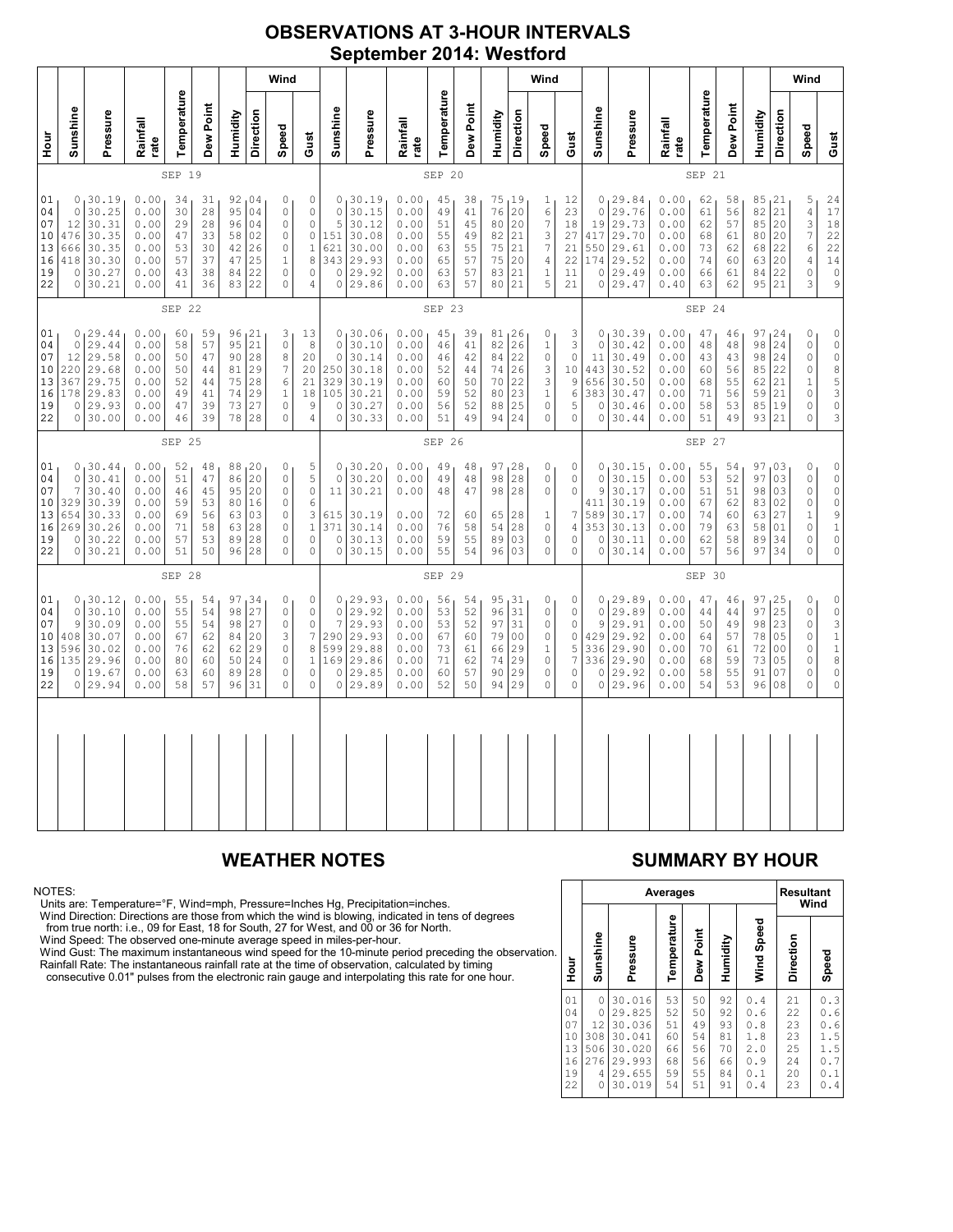### **HOURLY PRECIPITATION (Water Equivalent) September 2014: Westford**

| Date                                                              |    | A.M. Hour Ending at |    |    |                                                                                                                                                                                                                                                                                                                           |      |      |    |      |      |    |                  |    | P.M. Hour Ending at |                                      |    |      |    |      |    |                                      |          |    |    |                                                           |  |
|-------------------------------------------------------------------|----|---------------------|----|----|---------------------------------------------------------------------------------------------------------------------------------------------------------------------------------------------------------------------------------------------------------------------------------------------------------------------------|------|------|----|------|------|----|------------------|----|---------------------|--------------------------------------|----|------|----|------|----|--------------------------------------|----------|----|----|-----------------------------------------------------------|--|
|                                                                   | 01 | 02                  | 03 | 04 | 05                                                                                                                                                                                                                                                                                                                        | 06   | 07   | 08 | 09   | 10   | 11 | 12               | 01 | 02                  | 03                                   | 04 | 05   | 06 | 07   | 08 | 09                                   | 10       | 11 | 12 | Date                                                      |  |
| 01<br>$02\,$<br>03<br>04<br>05                                    |    |                     |    |    | 0.01                                                                                                                                                                                                                                                                                                                      |      |      |    |      |      |    |                  |    |                     |                                      |    |      |    |      |    | $0.02 \mid 0.01 \mid 0.10 \mid 0.09$ |          |    |    | 01<br>$02$<br>03<br>04<br>05                              |  |
| 06<br>07<br>$0\,8$<br>09<br>10                                    |    |                     |    |    | 0.01                                                                                                                                                                                                                                                                                                                      |      |      |    |      |      |    |                  |    |                     | $0.13 \mid 0.05 \mid 0.16 \mid 0.06$ |    |      |    |      |    |                                      |          |    |    | 06<br>07<br>08<br>09<br>10                                |  |
| $11\,$<br>$\begin{array}{c} 12 \\ 13 \end{array}$<br>$14$<br>15   |    |                     |    |    |                                                                                                                                                                                                                                                                                                                           |      | 0.07 |    | 0.01 |      |    | $0.06 \mid 0.03$ |    | 0.01 0.05           |                                      |    | 0.01 |    | 0.01 |    | 0.010.06                             |          |    |    | $11\,$<br>12<br>13<br>$14$<br>15                          |  |
| 16<br>17<br>18<br>19<br>20                                        |    |                     |    |    | $0.01 \mid 0.04 \mid 0.03 \mid 0.04 \mid 0.02 \mid 0.01$                                                                                                                                                                                                                                                                  | 0.01 |      |    |      | 0.01 |    |                  |    |                     |                                      |    |      |    |      |    |                                      |          |    |    | 16<br>$\frac{17}{18}$<br>20                               |  |
| $\begin{smallmatrix} 21\\ 22 \end{smallmatrix}$<br>23<br>24<br>25 |    | 0.01 0.01           |    |    |                                                                                                                                                                                                                                                                                                                           |      |      |    |      |      |    |                  |    |                     |                                      |    |      |    |      |    |                                      | 0.190.08 |    |    | $\begin{array}{c} 21 \\ 22 \end{array}$<br>23<br>24<br>25 |  |
| 26<br>$\begin{array}{c} 27 \\ 28 \end{array}$<br>29<br>30         |    |                     |    |    | 0.01                                                                                                                                                                                                                                                                                                                      | 0.01 |      |    |      |      |    |                  |    |                     |                                      |    |      |    |      |    |                                      |          |    |    | 26<br>$\frac{27}{28}$<br>28<br>29<br>30                   |  |
|                                                                   |    |                     |    |    | $\mathsf{Sum}$ 0.00 $\mid$ 0.01 $\mid$ 0.01 $\mid$ 0.01 $\mid$ 0.07 $\mid$ 0.05 $\mid$ 0.11 $\mid$ 0.02 $\mid$ 0.02 $\mid$ 0.01 $\mid$ 0.06 $\mid$ 0.03 $\mid$ 0.13 $\mid$ 0.06 $\mid$ 0.21 $\mid$ 0.06 $\mid$ 0.01 $\mid$ 0.00 $\mid$ 0.01 $\mid$ 0.02 $\mid$ 0.02 $\mid$ 0.03 $\mid$ 0.17 $\mid$ 0.00 $\mid$ <b>Sum</b> |      |      |    |      |      |    |                  |    |                     |                                      |    |      |    |      |    |                                      |          |    |    |                                                           |  |

During a frozen precipitation event, hourly precipitation totals may not be recorded. In this case, daily amounts are typically entered in the last column (hour ending at 12 A.M.)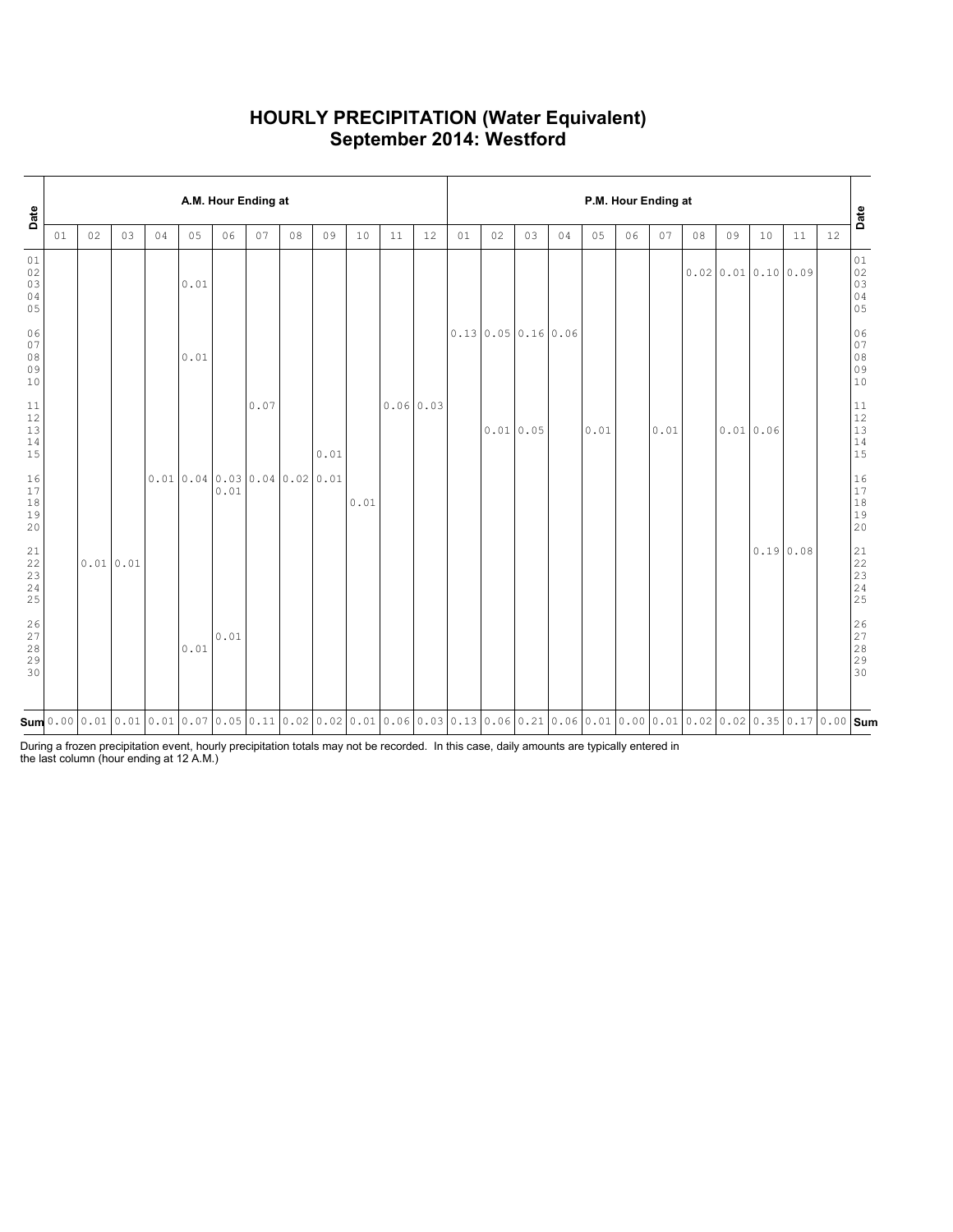### **HOUR-BY-HOUR DATA September 2014: Westford**